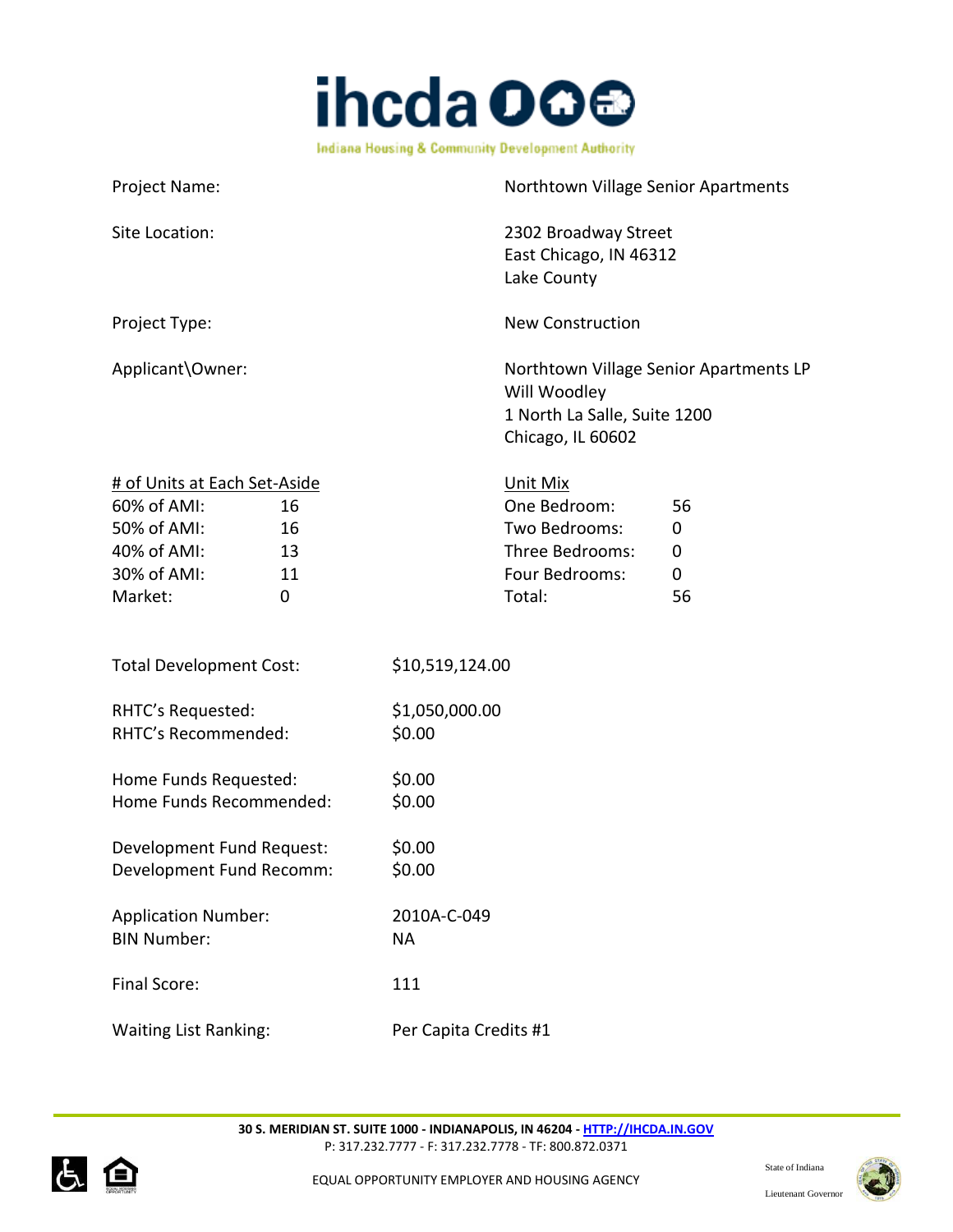

| Project Name:                                                                                                                  | <b>Hopewell Pointe</b>                                                                                              |
|--------------------------------------------------------------------------------------------------------------------------------|---------------------------------------------------------------------------------------------------------------------|
| Site Location:                                                                                                                 | 1900 Block of Reservation Drive<br>Fort Wayne, IN 46809<br>Allen County                                             |
| Project Type:                                                                                                                  | <b>New Construction</b>                                                                                             |
| Applicant\Owner:                                                                                                               | Hopewell Pointe, LP<br>Joe Conrad<br>227 E. Washington Street<br>Fort Wayne, IN 46809                               |
| # of Units at Each Set-Aside<br>60% of AMI:<br>10<br>50% of AMI:<br>12<br>40% of AMI:<br>9<br>30% of AMI:<br>4<br>Market:<br>0 | Unit Mix<br>One Bedroom:<br>0<br>Two Bedrooms:<br>0<br>Three Bedrooms:<br>27<br>Four Bedrooms:<br>8<br>Total:<br>35 |
| <b>Total Development Cost:</b>                                                                                                 | \$5,696,028.00                                                                                                      |
| RHTC's Requested:<br>RHTC's Recommended:                                                                                       | \$598,195.00<br>\$0.00                                                                                              |
| Home Funds Requested:<br>Home Funds Recommended:                                                                               | \$0.00<br>\$0.00                                                                                                    |
| Development Fund Request:<br>Development Fund Recomm:                                                                          | \$450,000.00<br>\$0.00                                                                                              |
| <b>Application Number:</b><br><b>BIN Number:</b>                                                                               | 2010A-C-037<br><b>NA</b>                                                                                            |
| Final Score:                                                                                                                   | 110                                                                                                                 |
| <b>Waiting List Ranking:</b>                                                                                                   | Per Capita Credits #2                                                                                               |



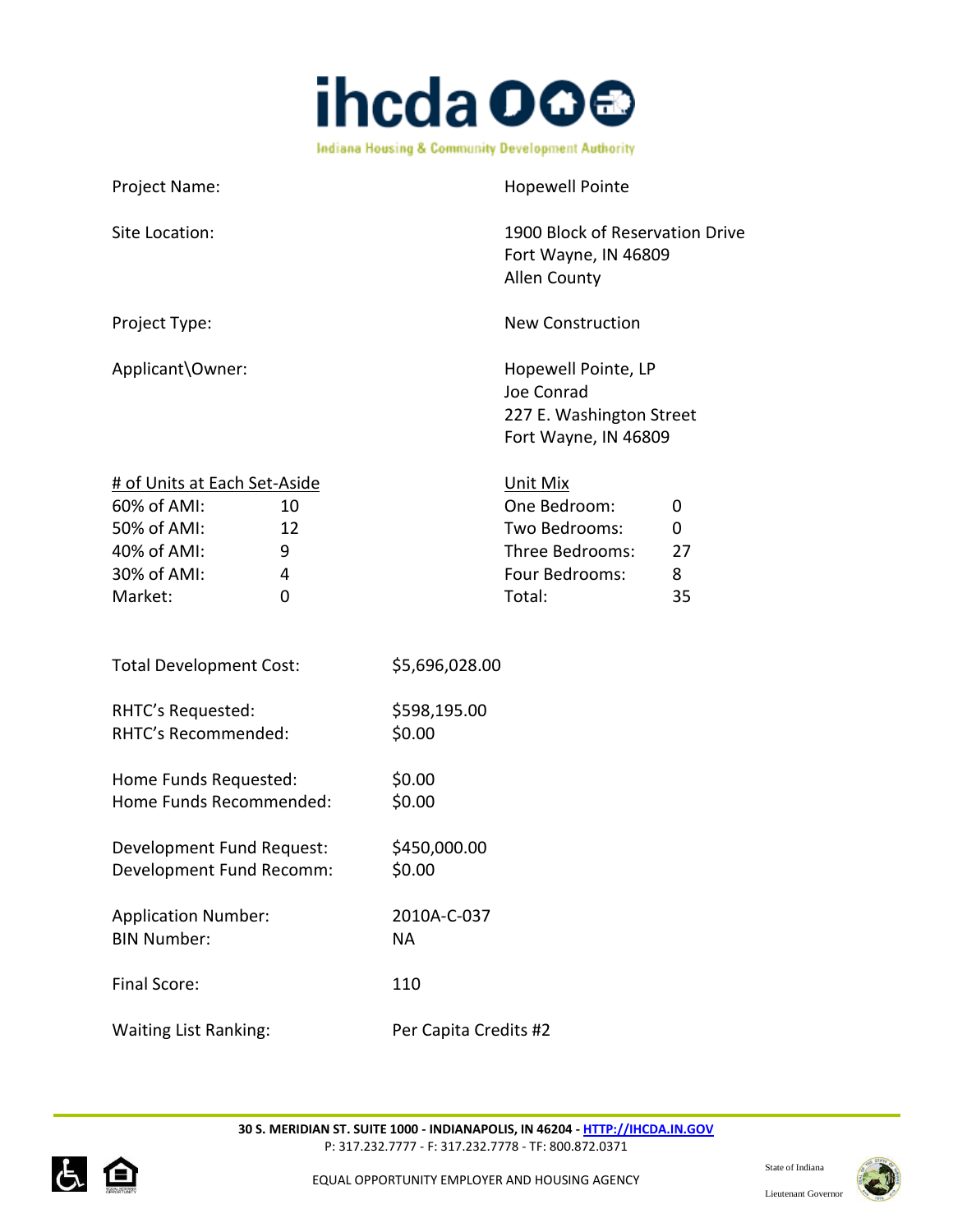

| Project Name:                                                                                                                  | <b>Broadway Plaza Apartments</b>                                                                                     |
|--------------------------------------------------------------------------------------------------------------------------------|----------------------------------------------------------------------------------------------------------------------|
| Site Location:                                                                                                                 | 701 Broadway<br>Gary, IN 46402<br>Lake County                                                                        |
| Project Type:                                                                                                                  | <b>New Construction</b>                                                                                              |
| Applicant\Owner:                                                                                                               | Broadway Plaza, LP<br>Chong Hyon Chang<br>701 Broadway<br>Gary, IN 46402                                             |
| # of Units at Each Set-Aside<br>60% of AMI:<br>10<br>50% of AMI:<br>10<br>40% of AMI:<br>9<br>30% of AMI:<br>6<br>Market:<br>0 | Unit Mix<br>One Bedroom:<br>19<br>Two Bedrooms:<br>16<br>Three Bedrooms:<br>0<br>Four Bedrooms:<br>0<br>Total:<br>35 |
| <b>Total Development Cost:</b>                                                                                                 | \$7,200,000.00                                                                                                       |
| RHTC's Requested:<br>RHTC's Recommended:                                                                                       | \$800,000.00<br>\$0.00                                                                                               |
| Home Funds Requested:<br>Home Funds Recommended:                                                                               | \$0.00<br>\$0.00                                                                                                     |
| Development Fund Request:<br>Development Fund Recomm:                                                                          | \$160,000.00<br>\$0.00                                                                                               |
| <b>Application Number:</b><br><b>BIN Number:</b>                                                                               | 2010A-C-010<br><b>NA</b>                                                                                             |
| Final Score:                                                                                                                   | 107.5                                                                                                                |
| <b>Waiting List Ranking:</b>                                                                                                   | Per Capita Credits #3                                                                                                |



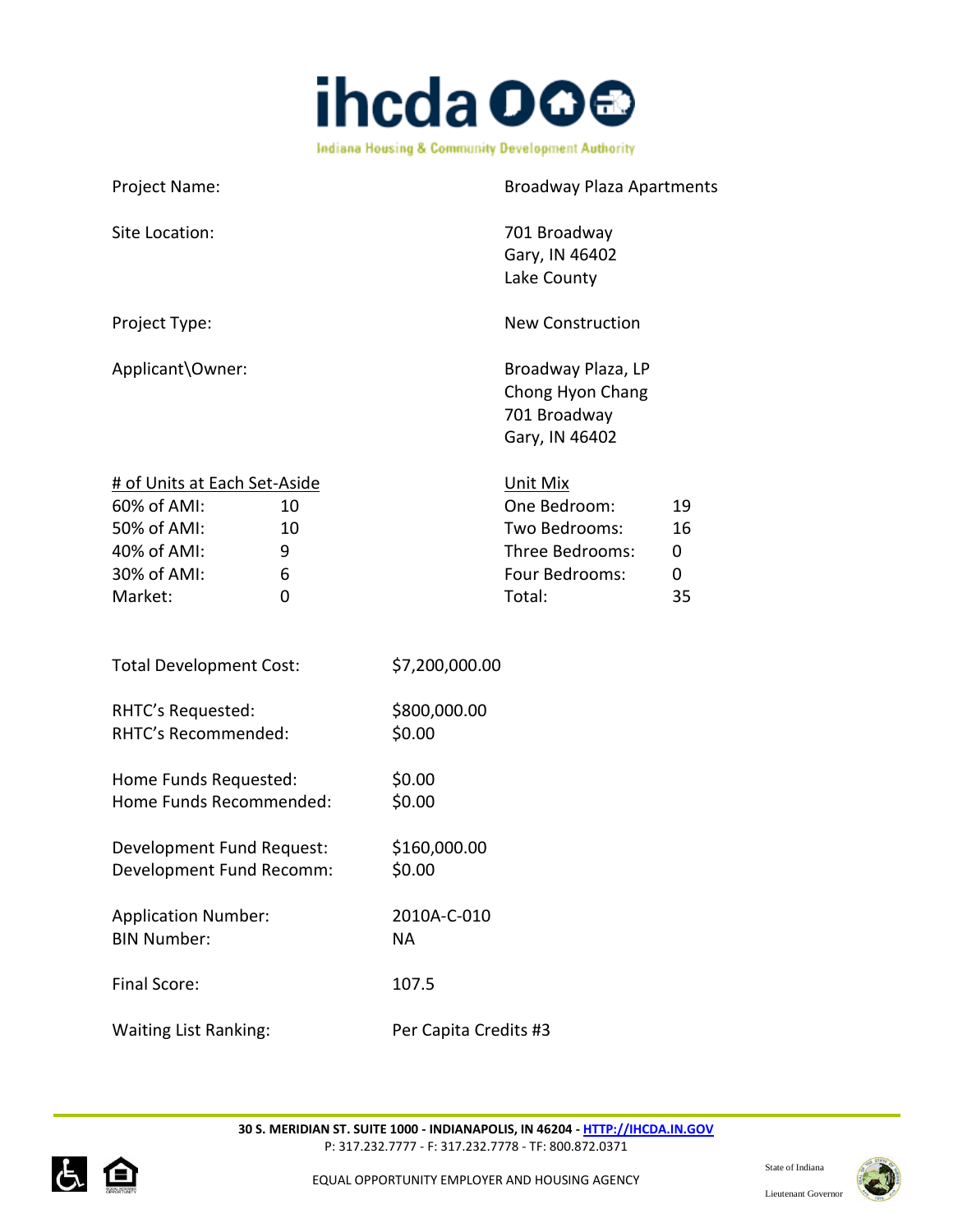

| Project Name:                                                                                                                   | <b>Sheilds Crossing</b>                                                                                             |
|---------------------------------------------------------------------------------------------------------------------------------|---------------------------------------------------------------------------------------------------------------------|
| Site Location:                                                                                                                  | 625 Miller Lane<br>Seymore, IN 47274<br>Jackson County                                                              |
| Project Type:                                                                                                                   | <b>New Construction</b>                                                                                             |
| Applicant\Owner:                                                                                                                | Shields Crossing, LP<br><b>Gina Dillman Hoskins</b><br>860 East 86th Street, Suite 5<br>Indianapolis, IN 46240      |
| # of Units at Each Set-Aside<br>60% of AMI:<br>12<br>50% of AMI:<br>18<br>40% of AMI:<br>10<br>30% of AMI:<br>2<br>Market:<br>0 | Unit Mix<br>One Bedroom:<br>0<br>Two Bedrooms:<br>38<br>Three Bedrooms:<br>4<br>Four Bedrooms:<br>0<br>Total:<br>42 |
| <b>Total Development Cost:</b>                                                                                                  | \$5,761,536.00                                                                                                      |
| RHTC's Requested:<br>RHTC's Recommended:                                                                                        | \$614,454.00<br>\$0.00                                                                                              |
| Home Funds Requested:<br>Home Funds Recommended:                                                                                | \$0.00<br>\$0.00                                                                                                    |
| Development Fund Request:<br>Development Fund Recomm:                                                                           | \$0.00<br>\$0.00                                                                                                    |
| <b>Application Number:</b><br><b>BIN Number:</b>                                                                                | 2010A-C-059<br><b>NA</b>                                                                                            |
| Final Score:                                                                                                                    | 111                                                                                                                 |
| <b>Waiting List Ranking:</b>                                                                                                    | Disaster Credits #1                                                                                                 |



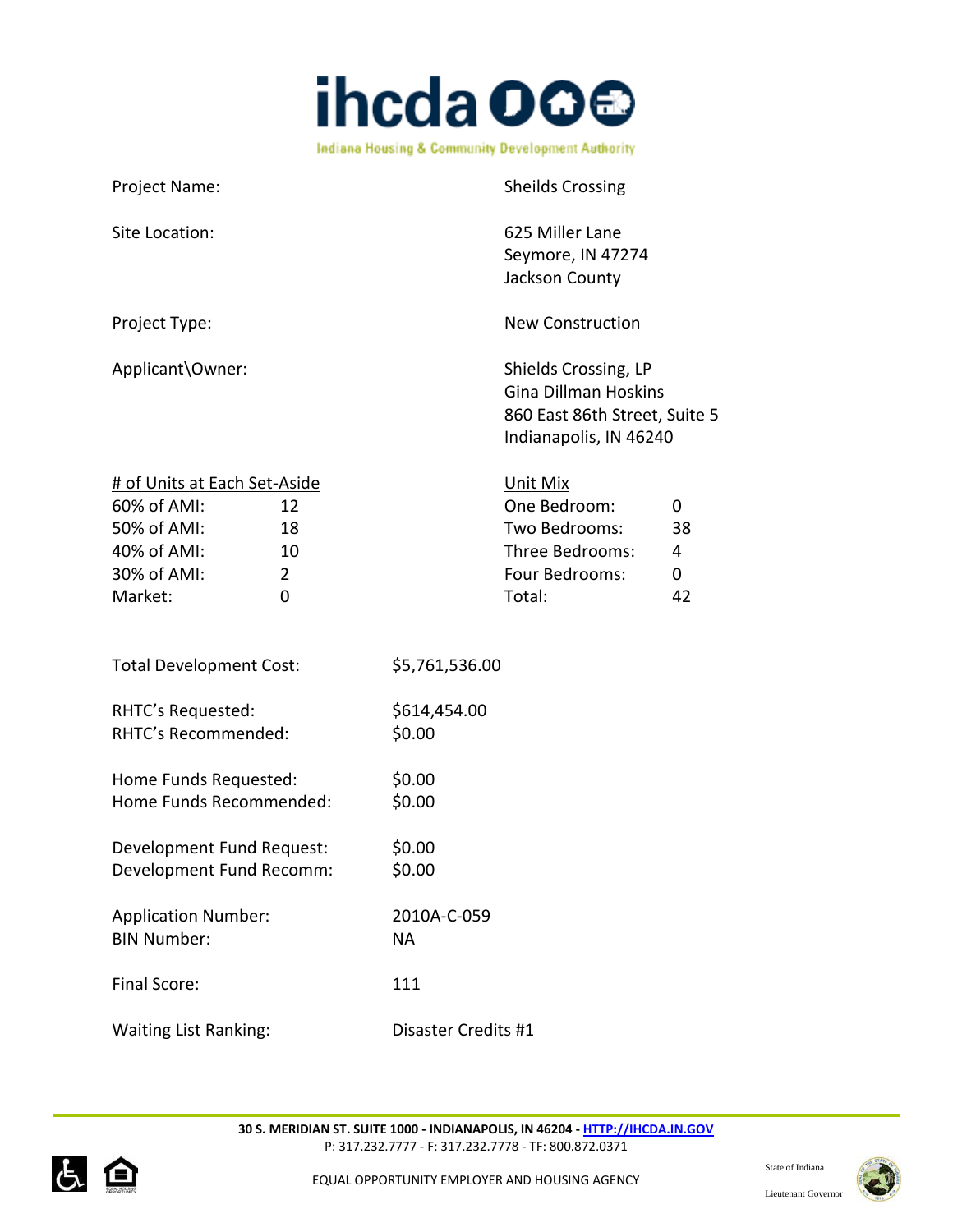

| Project Name:                                                                                                                 | Newbury Pointe II                                                                                                   |
|-------------------------------------------------------------------------------------------------------------------------------|---------------------------------------------------------------------------------------------------------------------|
| Site Location:                                                                                                                | Newbury Drive<br>Edinburgh, IN 46124<br><b>Shelby County</b>                                                        |
| Project Type:                                                                                                                 | <b>New Construction</b>                                                                                             |
| Applicant\Owner:                                                                                                              | Newbury Pointe II, LP<br>Charles Heintzelman<br>8152 Castilla Drive<br>Indianapolis, IN 46236                       |
| # of Units at Each Set-Aside<br>60% of AMI:<br>9<br>50% of AMI:<br>12<br>40% of AMI:<br>6<br>30% of AMI:<br>3<br>Market:<br>0 | Unit Mix<br>One Bedroom:<br>0<br>Two Bedrooms:<br>30<br>Three Bedrooms:<br>0<br>Four Bedrooms:<br>0<br>Total:<br>30 |
| <b>Total Development Cost:</b>                                                                                                | \$4,145,059.00                                                                                                      |
| RHTC's Requested:<br>RHTC's Recommended:                                                                                      | \$444,284.00<br>\$0.00                                                                                              |
| Home Funds Requested:<br>Home Funds Recommended:                                                                              | \$300,000.00<br>\$0.00                                                                                              |
| Development Fund Request:<br>Development Fund Recomm:                                                                         | \$0.00<br>\$0.00                                                                                                    |
| <b>Application Number:</b><br><b>BIN Number:</b>                                                                              | 2010A-C-048<br><b>NA</b>                                                                                            |
| Final Score:                                                                                                                  | 106                                                                                                                 |
| <b>Waiting List Ranking:</b>                                                                                                  | Disaster Credits #2                                                                                                 |



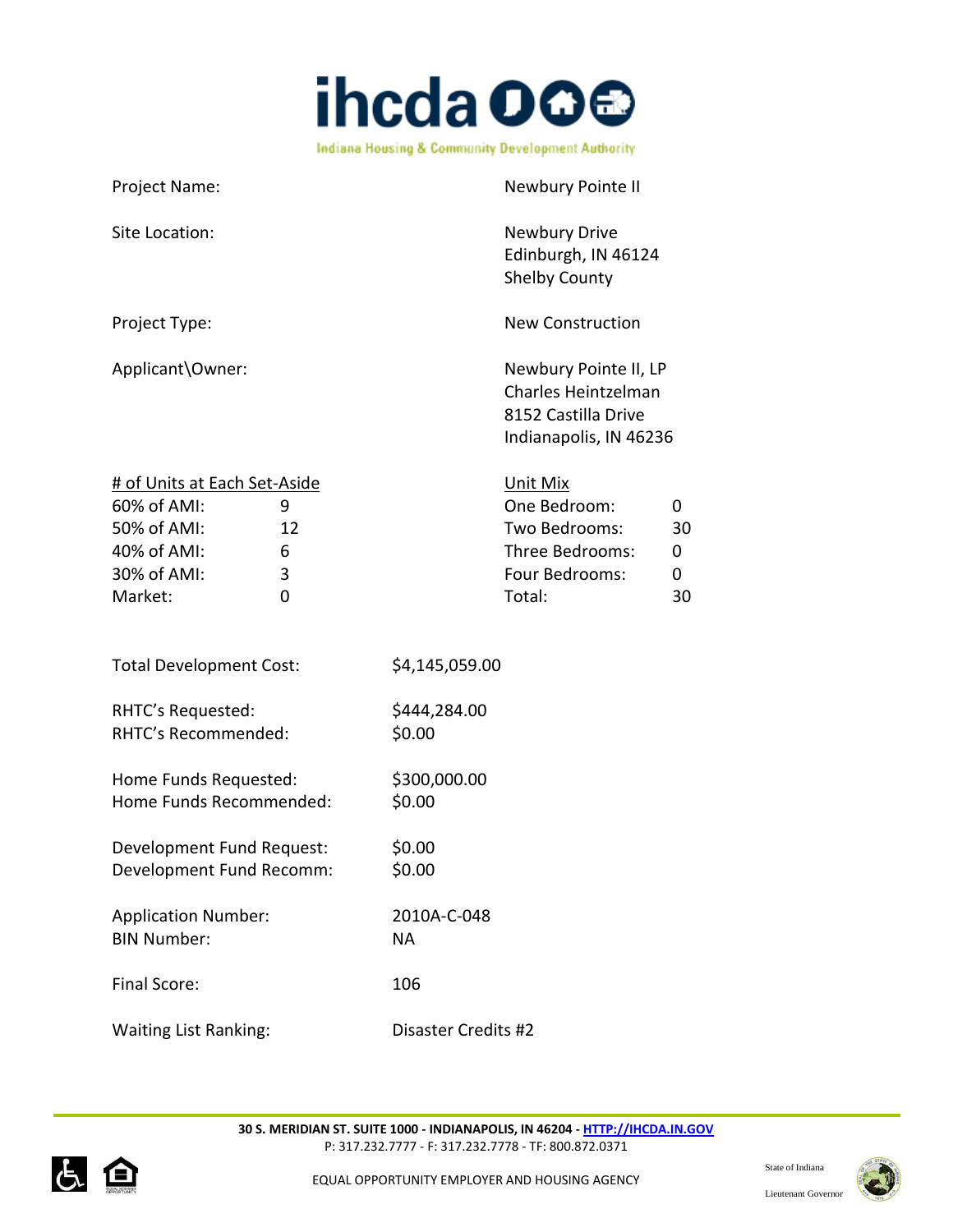

| Project Name:                                                                                                                   | Forest Hills of Brown County                                                                                          |
|---------------------------------------------------------------------------------------------------------------------------------|-----------------------------------------------------------------------------------------------------------------------|
| Site Location:                                                                                                                  | 4312 State Road 46 East<br>Gnaw Bone, IN 47448<br><b>Brown County</b>                                                 |
| Project Type:                                                                                                                   | <b>New Construction</b>                                                                                               |
| Applicant\Owner:                                                                                                                | Forest Hills of Brown County, LP<br>Ronda Shrewsbury<br>111 North Rangeline Road<br>Carmel, IN 46032                  |
| # of Units at Each Set-Aside<br>60% of AMI:<br>21<br>50% of AMI:<br>31<br>40% of AMI:<br>13<br>30% of AMI:<br>7<br>Market:<br>0 | Unit Mix<br>One Bedroom:<br>16<br>Two Bedrooms:<br>24<br>Three Bedrooms:<br>24<br>Four Bedrooms:<br>8<br>Total:<br>72 |
| <b>Total Development Cost:</b>                                                                                                  | \$8,956,392.00                                                                                                        |
| RHTC's Requested:<br>RHTC's Recommended:                                                                                        | \$973,909.00<br>\$0.00                                                                                                |
| Home Funds Requested:<br>Home Funds Recommended:                                                                                | \$0.00<br>\$0.00                                                                                                      |
| Development Fund Request:<br>Development Fund Recomm:                                                                           | \$0.00<br>\$0.00                                                                                                      |
| <b>Application Number:</b><br><b>BIN Number:</b>                                                                                | 2010A-C-030<br><b>NA</b>                                                                                              |
| Final Score:                                                                                                                    | 105                                                                                                                   |
| <b>Waiting List Ranking:</b>                                                                                                    | Disaster Credits #3                                                                                                   |



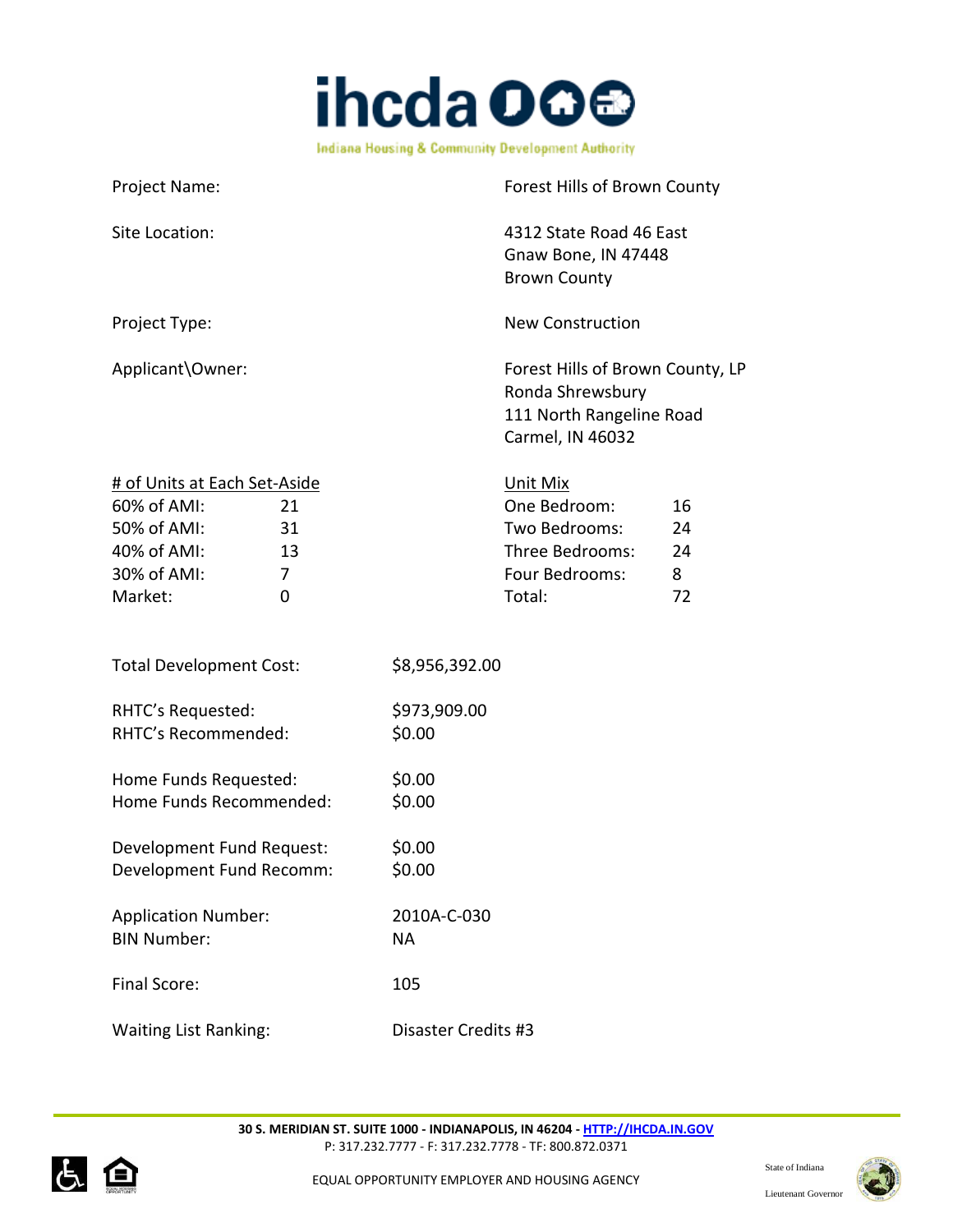

| <b>Project Name:</b>         | Reflections at Bluestone                                                                                 |
|------------------------------|----------------------------------------------------------------------------------------------------------|
| Site Location:               | approx. 210 North Blue Road<br>Greenfield, IN 46140<br><b>Hancock County</b>                             |
| Project Type:                | <b>New Construction</b>                                                                                  |
| Applicant\Owner:             | Reflections at Bluestone, LP<br>Gary G. Ritz<br>2920 East 96th Street, Suite A<br>Indianapolis, IN 46240 |
| # of Units at Each Set-Aside | Unit Mix<br>Efficiency:<br>12                                                                            |

|                |    | <b>ELIICIELICY.</b> | $\sqrt{ }$   |
|----------------|----|---------------------|--------------|
| $60\%$ of AMI: | 18 | One Bedroom:        | 30           |
| 50% of AMI:    | 18 | Two Bedrooms:       | 20           |
| 40% of AMI:    | 14 | Three Bedrooms:     | <sup>n</sup> |
| 30% of AMI:    | 12 | Four Bedrooms:      | 0            |
| Market:        |    | Total:              | 62           |

| <b>Total Development Cost:</b> | \$5,960,800.00 |
|--------------------------------|----------------|
| RHTC's Requested:              | \$633,812.00   |
| RHTC's Recommended:            | \$0.00         |
| Home Funds Requested:          | \$0.00         |
| Home Funds Recommended:        | \$0.00         |

| Development Fund Request: | \$0.00 |
|---------------------------|--------|
| Development Fund Recomm:  | \$0.00 |
|                           |        |

| <b>Application Number:</b> | 2010A-C-009 |
|----------------------------|-------------|
| <b>BIN Number:</b>         | NА          |
| Final Score:               | 104.25      |

Waiting List Ranking: Disaster Credits #4



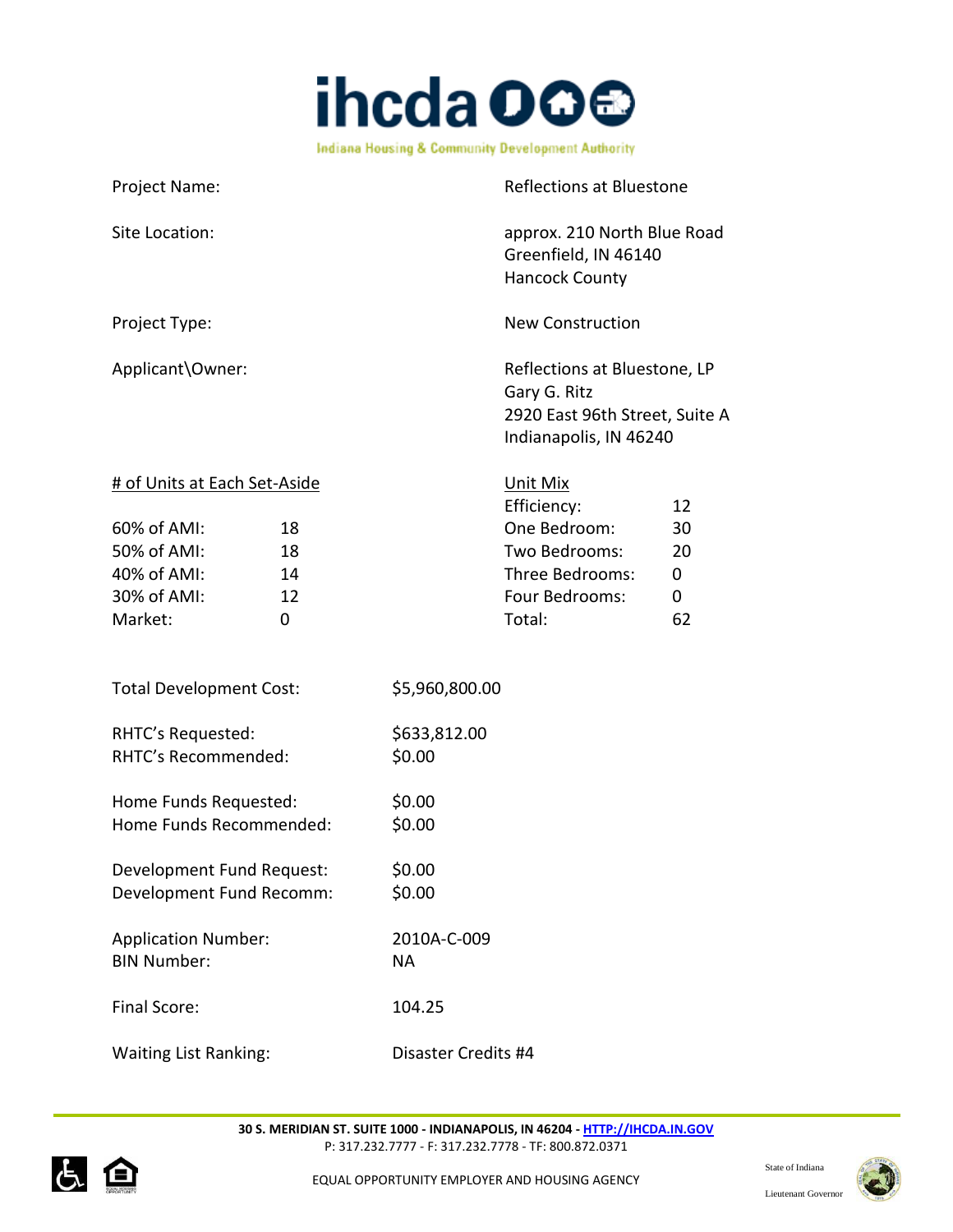

| Project Name:                                                                                                                    | <b>Clary Crossing Senior Villas</b>                                                                                  |
|----------------------------------------------------------------------------------------------------------------------------------|----------------------------------------------------------------------------------------------------------------------|
| Site Location:                                                                                                                   | Clary Blvd North Drive<br>Unincorp., IN 46143<br>Johnson County                                                      |
| Project Type:                                                                                                                    | <b>New Construction</b>                                                                                              |
| Applicant\Owner:                                                                                                                 | Clary Crossing Senior Villas, LP<br>Ronda Shrewsbury<br>111 North Rangeline Road<br>Carmel, IN 46032                 |
| # of Units at Each Set-Aside<br>60% of AMI:<br>21<br>50% of AMI:<br>21<br>40% of AMI:<br>17<br>30% of AMI:<br>13<br>Market:<br>0 | Unit Mix<br>One Bedroom:<br>22<br>Two Bedrooms:<br>50<br>Three Bedrooms:<br>0<br>Four Bedrooms:<br>0<br>Total:<br>72 |
| <b>Total Development Cost:</b>                                                                                                   | \$7,778,722.00                                                                                                       |
| RHTC's Requested:<br>RHTC's Recommended:                                                                                         | \$839,754.00<br>\$0.00                                                                                               |
| Home Funds Requested:<br>Home Funds Recommended:                                                                                 | \$0.00<br>\$0.00                                                                                                     |
| Development Fund Request:<br>Development Fund Recomm:                                                                            | \$0.00<br>\$0.00                                                                                                     |
| <b>Application Number:</b><br><b>BIN Number:</b>                                                                                 | 2010A-C-017<br><b>NA</b>                                                                                             |
| Final Score:                                                                                                                     | 102.5                                                                                                                |
| <b>Waiting List Ranking:</b>                                                                                                     | <b>Disaster Credits #5</b>                                                                                           |